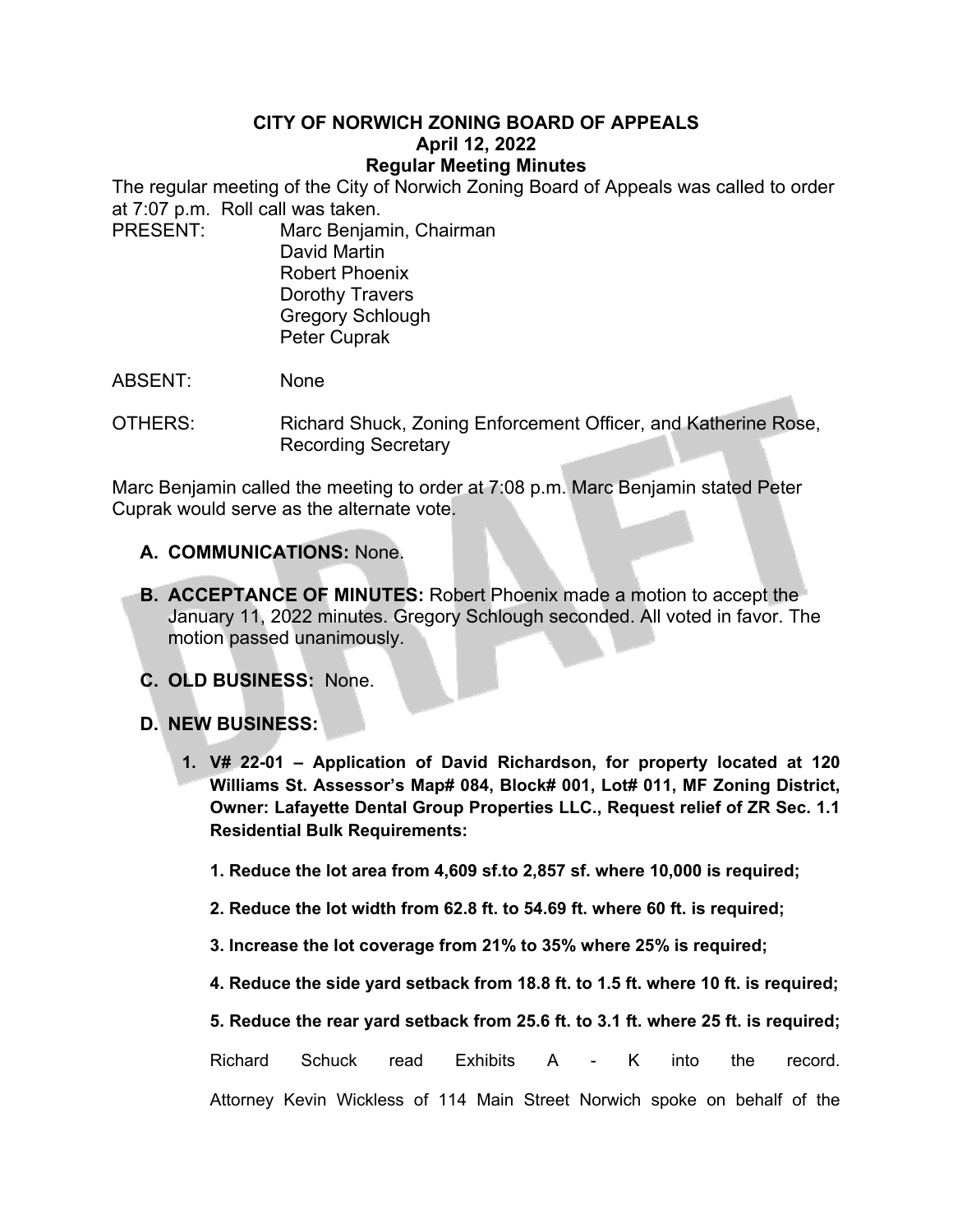applicant, Doctor David Richardson. Attorney Wickless stated the applicant is looking to redraw the property line at 120 Williams Street so that a portion of the existing property can be included into the property of Doctor Richardson's dental practice, located at 67 Lafayette Street, for additional parking spaces. Attorney Wickless discussed Connecticut general statutes and the city zoning plan, which he felt would allow the board to grant the variance. Attorney Wickless stated the hardship was the lack of parking for dental practice at 67 Lafayette Street and a lack of on street parking on Lafayette Street and Williams Street in the vicinity of the dental practice property. Attorney Wickless stated an additional hardship was the lack of handicap parking. Attorney Wickless added that in the winter month there was a lack of appropriate area to push snow without infringing on existing parking spaces. Attorney Wickless stated if the board were to grant the grant application it is their position that the proposed work would not affect or impact the comprehensive zoning plan overall for Norwich. Attorney Wickless referenced the philosophy outlined in the City of Norwich Zoning Regulations made effective in 2015.

Chairman Mark Bettencourt noted the recording was not started at the beginning of the meeting and started the recording at 7:19PM. Robert Phoenix provided a recap of what occurred thus far.

Attorney Wickless explained that the property at 67 Lafayette street was an established dental practice dating back to the early 1970's and had been operated by David Richardson for the past 30 years. Attorney Wickless stated that due to the practice's operating hours, from 8AM to 5PM on weekdays, the proposed parking would not affect the overall city comprehensive zoning plan. Attorney Wickless read that Connecticut Statute 8.6 states that the powers and duties of the zoning board of appeals gives authority to exclude specific types of activities or variances for protection of the citywide comprehensive zoning plan. Attorney Wickless noted the benefit of having Doctor Richardson's type of practice within the community and that the lack of one would cause an impact. Attorney Wickless stated the approval of the viance would allow the applicant to overcome his hardships as well as benefit the welfare **the public.** The public of the public of the public. Susan Mattern of DJT Associates at 148 Route 2 in Preston, stated she was also representing Lafayette Dental Group Properties LLC. Susan Mattern stated the property at 67 Lafayette Street was a two story wood frame building built in 1810 and had housed a dental office since the 1960's. Susan Mattern continued that the property at 120 Williams Street was a residential home built in 1922. Susan Mattern discussed the history of the area. Susan Mattern explained that as more practices populated the area and grew in size, the need for parking spaces increased. Susan Mattern noted that the neighborhood commercial property had to be made to work with the existing landscape. Susan Matten stated that 45% of Doctor Richardson's patients were senior citizens or elderly with 5% of them utilizing a wheelchair, walker or cane. Susan Mattern stated there was no on-street parking in front of the dental practice. Susan Mattern stated that 120 Williams Street, also owned by Doctor Richardson, had been rented as a residential property since the late 1990's. Susan Mattern explained that overtime predecessors of 67 Lafayette Street had begun using parking spaces belonging to 120 William Street for parking and snow removal. Susan Mattern explained that the applicant would like to take 1,752 feet of parking spaces belonging to 120 Williams Street and combine the space with 67 Lafayette Street. Susan Mattern explained that the portion of the property was not utilized by the residents of 120 William Streets as there was an existing fence that separates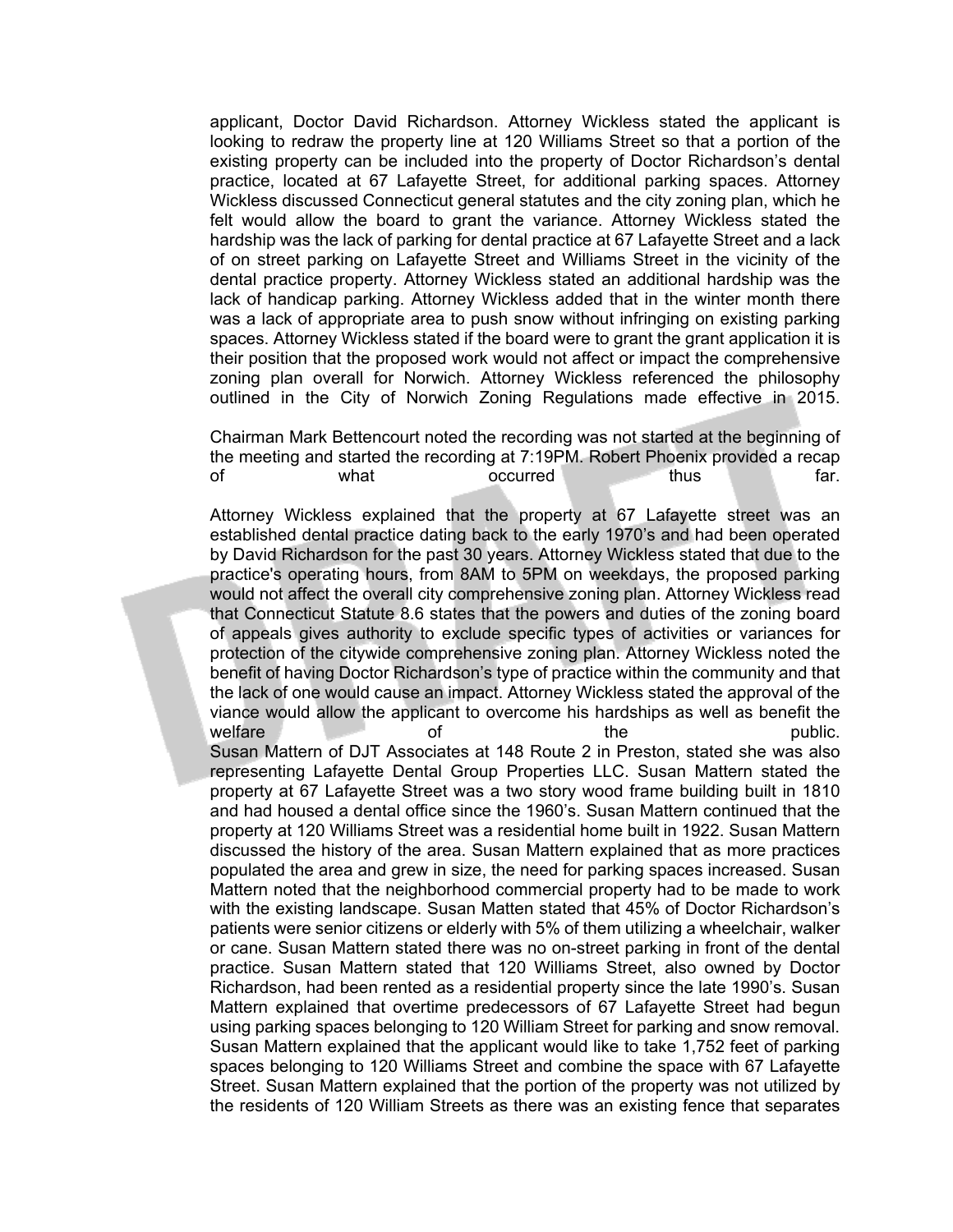the home from the area. Susan Mattern stated the proposal would reduce the lot from 4,609 to 2,857 square feet and reduce the lot width from 62.8 feet to 54.69 feet, both less than what is required. Susan Mattern continued that lot coverage would be increased from 25% required to 35% provided and that the side yard setback would be reduced from 10 feet required to 1.5 feet provided to the existing home. Susan Mattern stated the rear yard setback would be reduced to 3.1 feet where 25 is required. Susan Mattern stated the hardship is uniqueness of the property of 67 Lafayette Street and that in the past 30 years parking has been unofficially utilized at 120 Williams Street. Susan Mattern stated that parking is a necessity pertinent to the dental office. Susan Mattern stated the small size of the existing lot of 67 Lafayette Street creates hardship imposed outside of the applicant's control.

Robert Phoenix questioned if allowing the encroachment of a neighborhood commercial property onto a residential property would set a future precedent. Richard Shuck stated that the variance would be an encroachment of commercial activity into a multi-family zone, which did not typically permit that type of use. Richard Shuck noted there may be a possible avenue to add additional parking spaces without encroaching on the residential property. Robert Phoenix stated the board was being asked to consider a variance for 120 Williams Street to reduce setback and that although both properties discussed were owned by the same individual, the board needed to review the properties individually, as they are on the city record. Robert Phoenix suggested the properties be unified as one, since the parcel was not changing, and asked if both the residential property and neighborhood commercial property could exist on the same unified parcel. Richard Shuck explained that the lots are in two different zones and unifying the properties would take two existing conforming use properties and have a single non-conforming use parcel straddling two separate zones. Richard Shuck noted the applicant's goal is to sell the property located at 120 Williams Street. Richard Shuck added that the parking spaces in question had been used for a period by the applicant who had also paved the area to combine it with the lot at 67 Lafayette Street, however the site plan was never revised.

Susan Mattern stated that if the application was approved a deed of consolidation would be drafted to include the request area in the neighborhood commercial zone. Richard Shuck explained that the site plan for the dental office needed to be modified to allow for the inclusion but it needed to be determined what vehicle can be used for the modification. Gregory Schlough stated he understood the need for parking but had concerns for the future owners of the residential property. Robert Phoenix discussed concerns on when the paving of the area came to fruition. Attorney Wickless noted that the residential lot would be smaller but had additional parking options. Gregory Schlough discussed with Susan Mattern the distance between the buildings and proposed property lines. Marc Benjamin asked if it could be demonstrated in the hardship why the property at 120 Williams Street, which the application was for, required the property line to be reduced, opposed to 67 Lafayette Street. Attorney Wickless stated he understood the presentation would have been more appropriately applied to an application for 67 Lafayette Street.

BJ Lee of 86 Town Street in Norwich stated she was the managing real estate agent for the property at 120 Williams Street. BJ Lee noted that the property is a 'postage stamp' but that most residential properties in the area were the same and the residents had never posed an issue to the parking setup. BJ Lee noted that the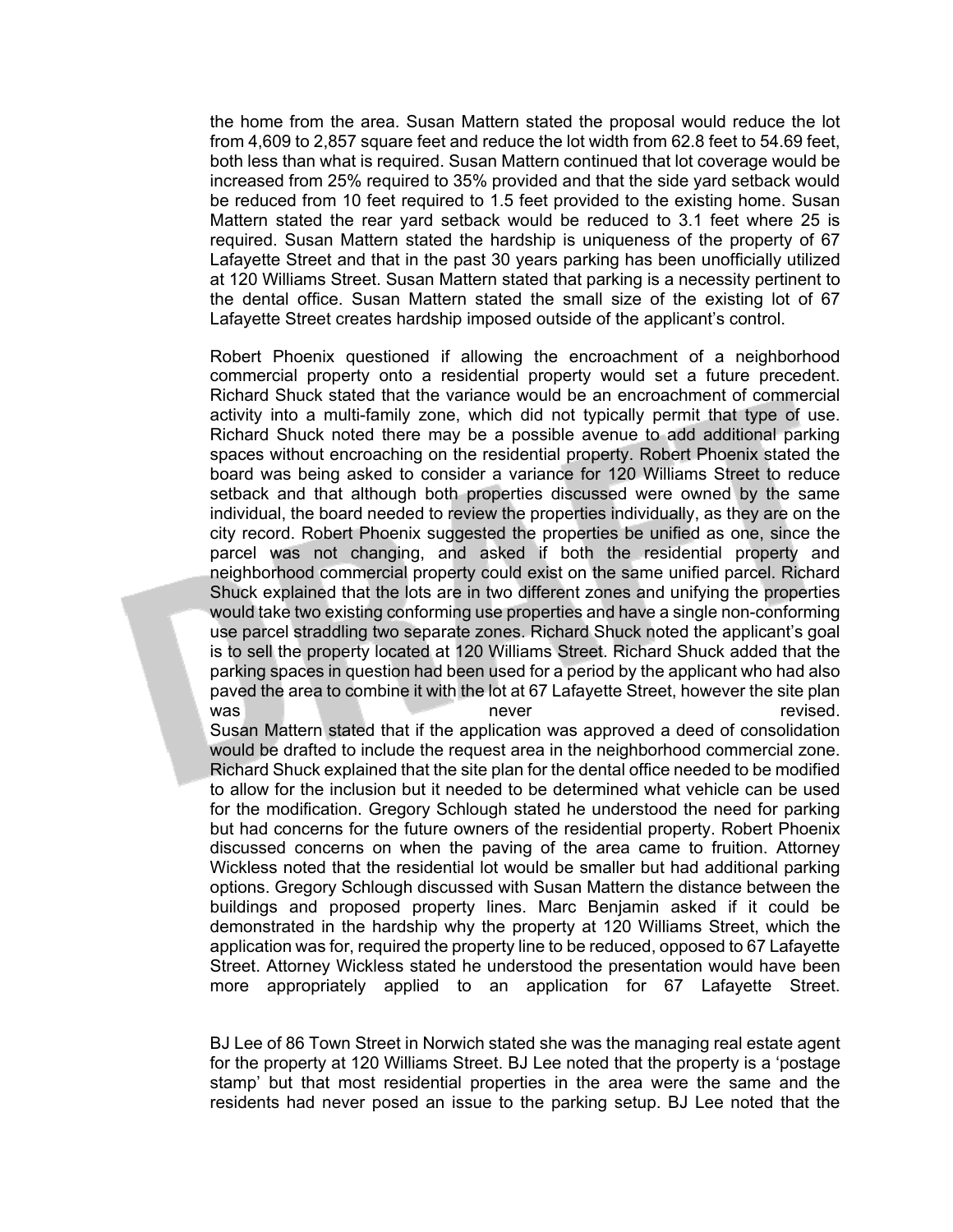residential property had its own garage and driveway and did not feel that 67 Lafayette Street taking the rear parking area would affect the residential property.

Doctor David Richardson of 67 Lafayette Street in Norwich explained his current financial hardships associated with his practice. Doctor Richardson noted he recently acquired a large influx of patients including those that are elderly. Doctor Richardson stated he also did not feel acquiring the parking area would affect the residential expression of the state of the state of the state of the property.

Susan Mattern stated the property at 120 Williams Street may not have a hardship in relation to the application, but the resulting property would be in harmony with the neighborhood. Gregory Schlough asked if the 15 foot-corridor of space would hold future parking space. Susan Mattern stated it would potentially hold parallel parking spaces, but the plan was currently showing existing conditions.

Robert Phoenix made a motion to close the public hearing at 8:05 PM. Gregory Schlough seconded. All voted in favor. The motion passed unanimously.

## **E. DISCUSSION AND POSSIBLE DECISIONS:**

- **1. V# 22-01 Application of David Richardson, for property located at 120 Williams St. Assessor's Map# 084, Block# 001, Lot# 011, MF Zoning District, Owner: Lafayette Dental Group Properties LLC., Request relief of ZR Sec. 1.1 Residential Bulk Requirements:**
	- **1. Reduce the lot area from 4,609 sf.to 2,857 sf. where 10,000 is required;**
	- **2. Reduce the lot width from 62.8 ft. to 54.69 ft. where 60 ft. is required;**
	- **3. Increase the lot coverage from 21% to 35% where 25% is required;**
	- **4. Reduce the side yard setback from 18.8 ft. to 1.5 ft. where 10 ft. is required;**
	- **5. Reduce the rear yard setback from 25.6 ft. to 3.1 ft. where 25 ft. is required;**

Gregory Schlough made a motion to approve the application. Robert Phoenix seconded. Gregory Schlough stated he understood the plight of the small business and the unique situation of the applicant owning both properties discussed, but hesitated to see the hardship applied to 120 Williams Street. Gregory Schlough noted he also was unsure that the area would increase parking for 67 Lafayette Street to the desired degree. Gregory Schlough discussed the parking constraints and availability. Dorothy Travers stated she understood the hardship presented but felt the proposed end result left something to be desired. David Martin stated that no hardship had been presented for 120 Williams Street which was named in the application, so he did not feel the board had the authority to grant a variance based on the hardships of adjoining properties. Richard Shuck agreed that the board had not heard a viable hardship for 120 Williams Street and had only heard pleas for additional space required for 67 Lafayette Street, which is where the zoning application should have been based as the board is dealing with two different pieces of property that need to be viewed separately. Marc Benjamin stated the board must